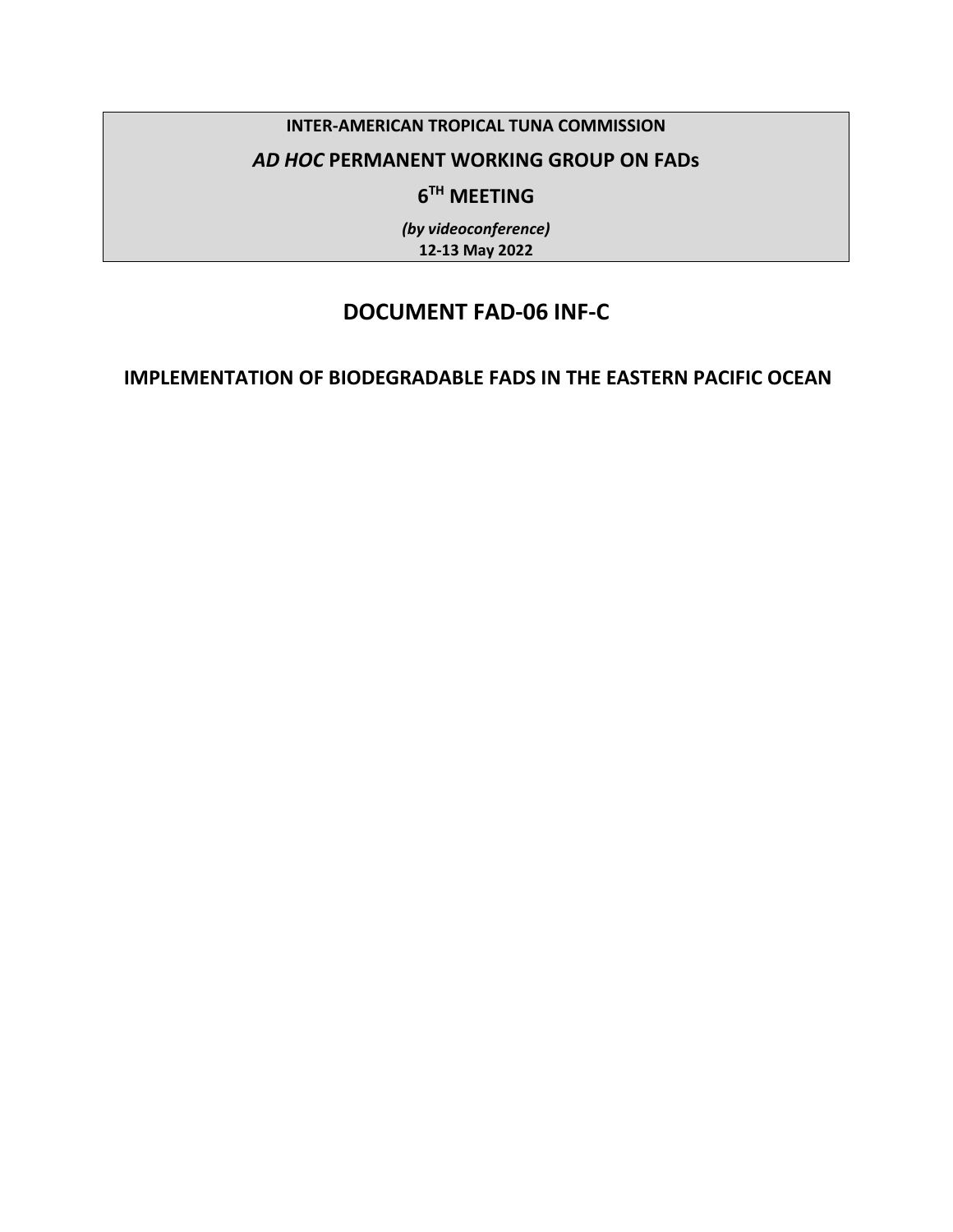

# <span id="page-1-0"></span>*Implementation of biodegradable FADs in the Eastern Pacific Ocean*

Developed by: José Luis García Juan Carlos Quiroz Guillermo Morán V.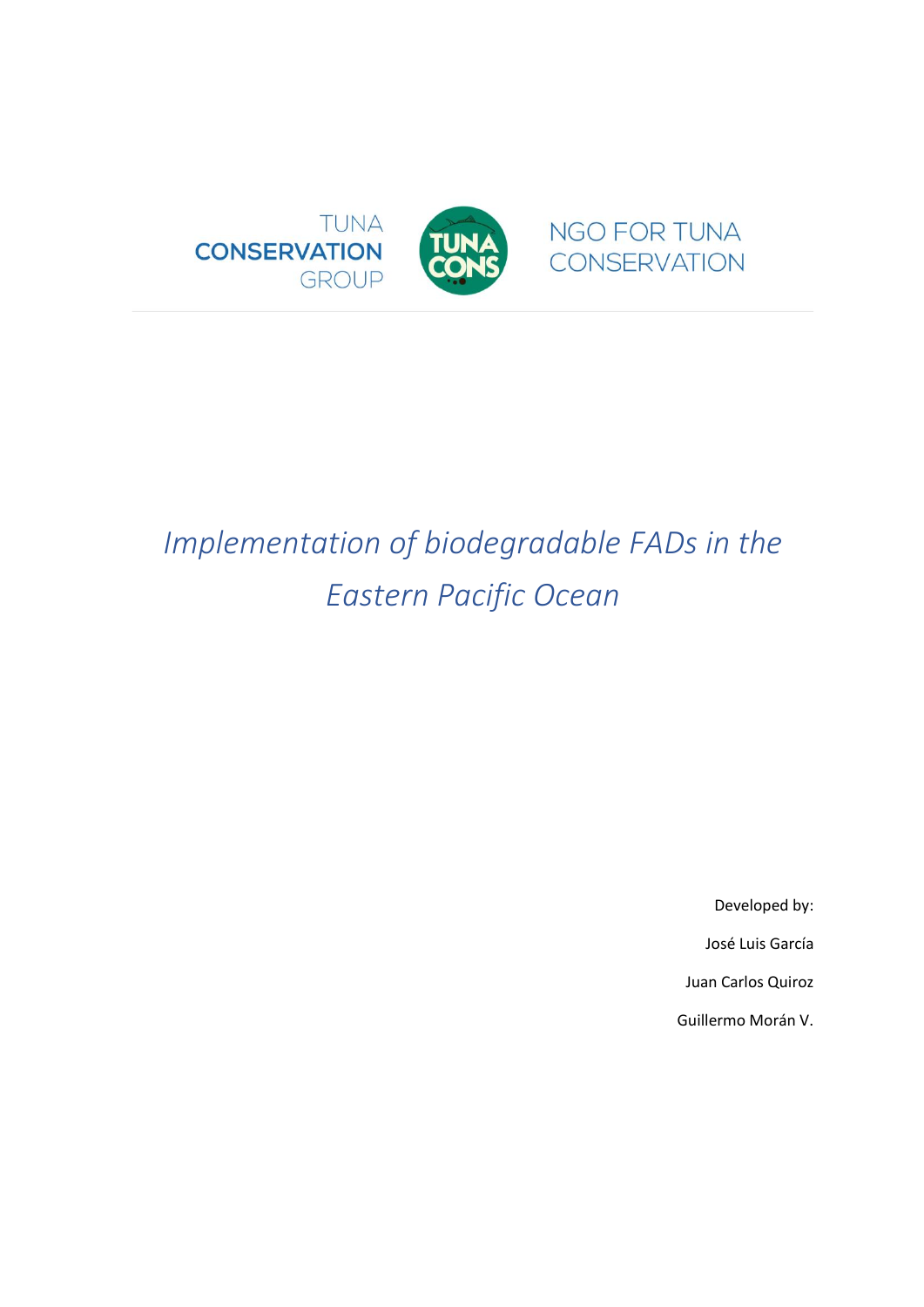



# Tabla de contenido

| Implementation of biodegradable FADs in the Eastern Pacific Ocean 1 |  |
|---------------------------------------------------------------------|--|
|                                                                     |  |
|                                                                     |  |
|                                                                     |  |
|                                                                     |  |
|                                                                     |  |
|                                                                     |  |
|                                                                     |  |
|                                                                     |  |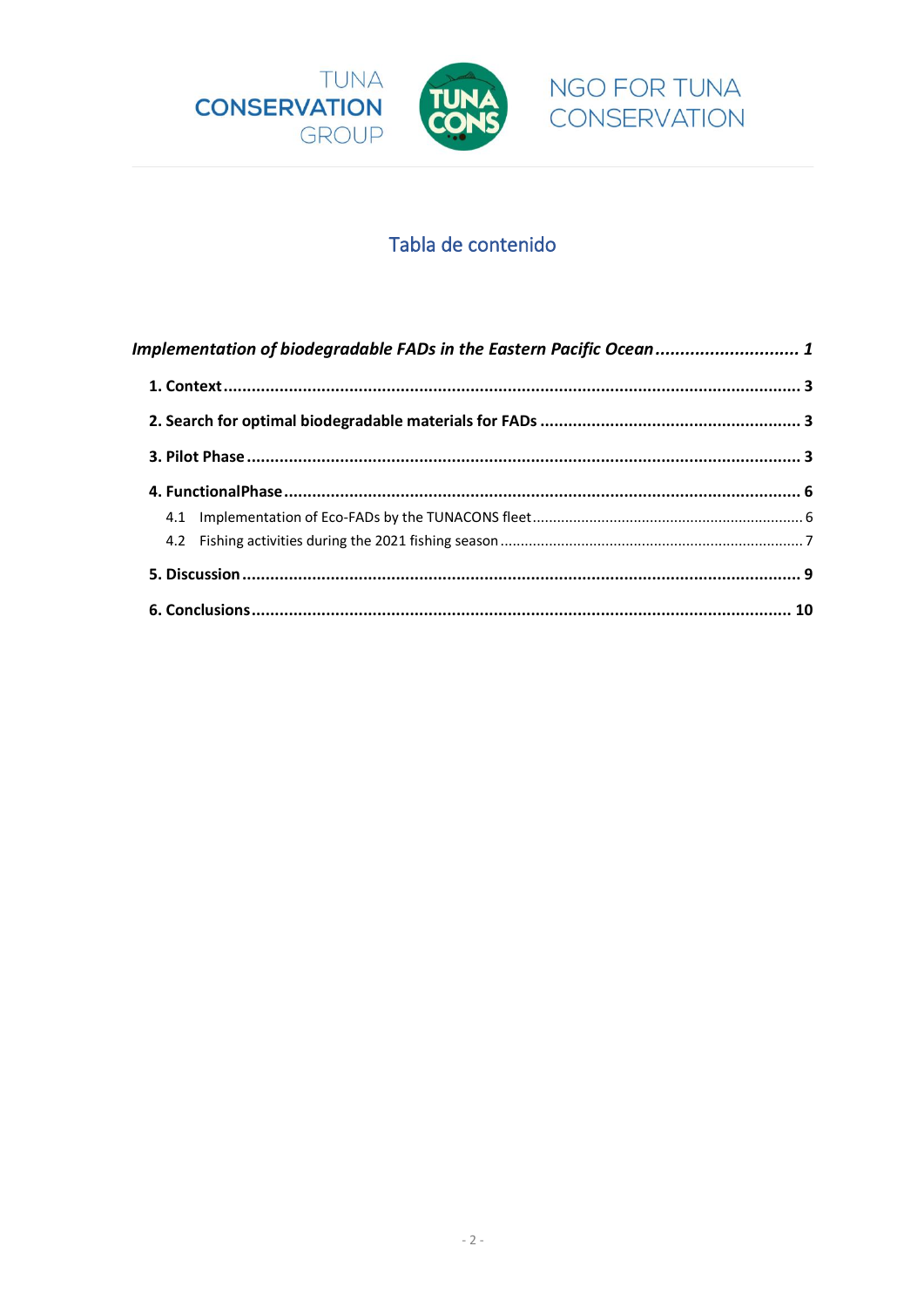



### <span id="page-3-0"></span>1. Context

<span id="page-3-1"></span>Traditional Fish Aggregating devices, FADs, made of synthetic materials that do not biodegrade in the marine environment, have been severely criticized for their impacts on the ocean environment (e.g., marine pollution), population dynamics (e.g., fish behavioral changes), and pelagic fisheries management (e.g., difficulty in controlling unregulated fishing, increased mortality of juvenile fish). Considering the urgency to address and minimize these impacts in the Eastern Pacific Ocean (EPO), the member companies of the Tuna Conservation Group, TUNACONS Foundation, are seeking ecofriendly alternatives to improve the ecological and fishing efficiency of FADs through biodegradable construction. The collaboration of these companies is part of the actions for the sustainability of the FAD fishery in EPO areas.

FADs built with biodegradable materials are expected to significantly minimize the negative impact on the marine environment, mainly in two ways: (i) reducing marine debris and consequently pollution in the ocean, and (ii) facilitating fishery management and management, as a consequence of changes in fishing strategies.

## 2. Search for optimal biodegradable materials for FADs

In 2016, TUNACONS began a research program aimed at finding natural fiber materials to replace the synthetic materials of traditional FADs. The challenge of the program was to find sufficiently resistant materials to build an Ecological FAD (Eco-FAD) that would have the same functional characteristics of a synthetic FAD (i.e., operationally viable to add fish), but conditional on the construction materials coming from a sustainable market, are highly biodegradable in the marine environment and safe for the target species of the fishery. The search extended to a significant number of fibers of plant origin, finally focusing on three species: jute<sup>1</sup>, cabuya<sup>2</sup> y abaca<sup>3</sup>.

### <span id="page-3-2"></span>3. Pilot Phase

During the pilot phase that began in January 2017, experimental and field tests were carried out under standard fishing conditions.

In the case of the experimental tests, three Eco-FADs were built using the fibers with the best properties identified during the material search process. The Eco-FADs were deployed and anchored 9 miles off the coast of Jaramijó – Ecuador. After continuous monitoring to inspect the

<sup>&</sup>lt;sup>1</sup> Jute is the plant fiber extracted from the stem and bark of the Corchorus capsularis plant. Its cultivation hardly uses fertilizers and pesticides, and it is friendly to the environment by absorbing up to 15 tons of carbon dioxide and releasing 11 tons of oxygen during the growing season. <sup>2</sup> Its fiber that is extracted from the Agave sisal plant, used for the manufacture of high resistance threads. This plant is very abundant in the

central region of Ecuador, with a total life of approximately twenty-five years, of which 18 to 20 are used for production.

<sup>3</sup> The Musa Textiles plant produces abaca fiber, also known as Manila hemp. Its main characteristic is resistance and durability.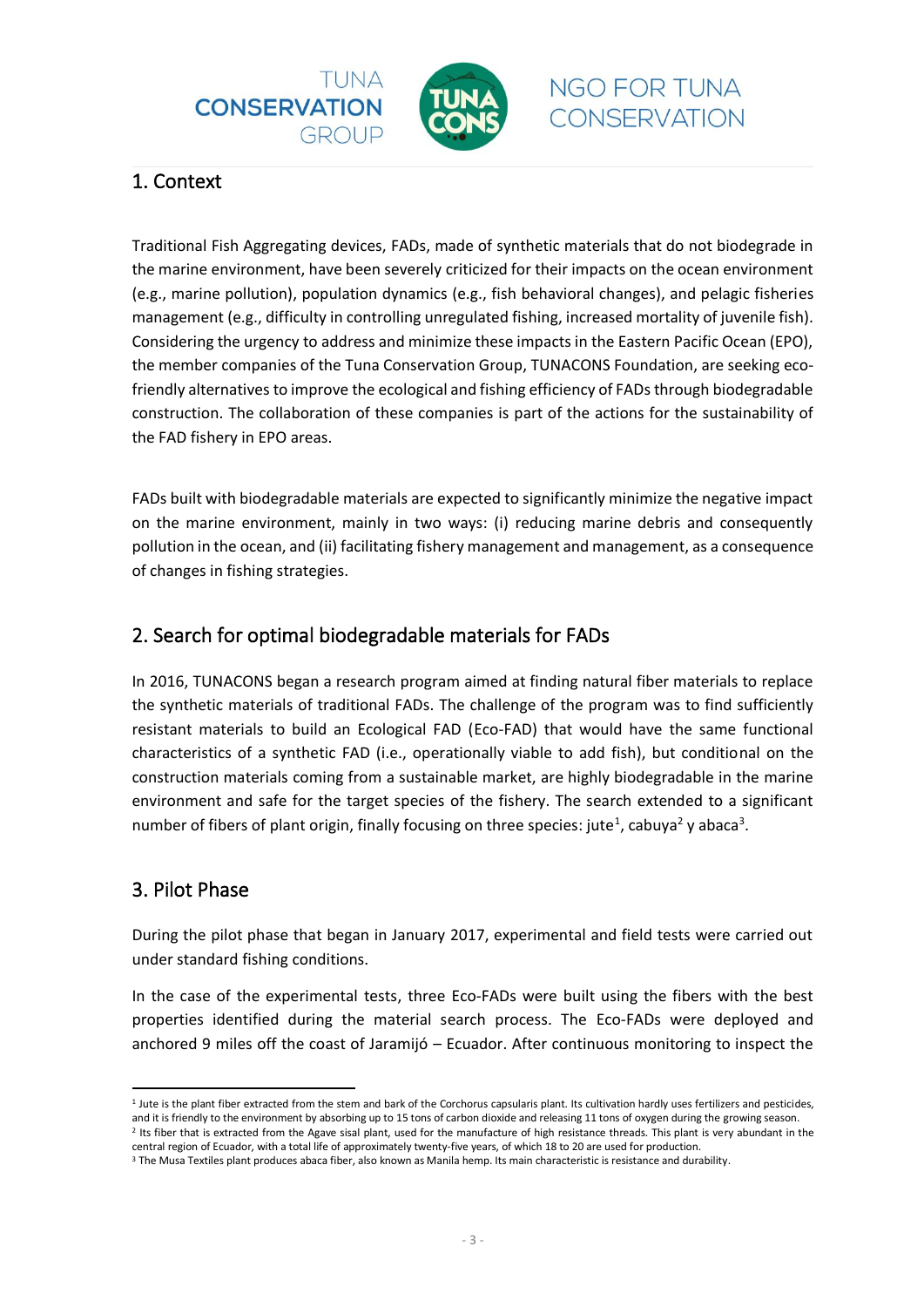



level of biodegradation, it was observed that the Eco-FADs built with jute, cabuya and abaca became not functional at 25, 35 and 67 days, respectively. The level of biodegradation (Figure 1), which reduces its efficiency to non-functional levels to add fish, was visually confirmed under expert judgment, making sure that under minimal longitudinal pressure the fiber showed ruptures (floating part and tail). In the case of the Eco-FADs built with abaca fibers, which showed the best performance and duration during the experimental tests, additional resistance verifications were carried out under laboratory conditions, which confirmed that after 67 days under marine conditions, the loss resistance was 94%<sup>4</sup>.

During the tests at sea, a group of shipowners from the TUNACONS Foundation participated in an experiment in order to verify the efficiency of Eco-FADs built with cabuya and abaca fiber. In the case of the Eco-FADs built with rope, a total of 66 FADs were deployed during the months of April to September 2017 under standard fishing conditions, of which only 8 were possible to visit, without observing fish aggregation. Similar tests at sea were carried out between February 2018 and May 2019, using Eco-FADs built with abaca fiber. The construction was carried out using similar dimensions to the traditional FADs. During these tests, 426 Eco-FADs were deployed, on which 22 fishing sets were made and a catch of 611 tons was obtained.

<sup>4</sup> Strength reduction from 251.6 kgF (day 1) to 13.8 kgF (day 67).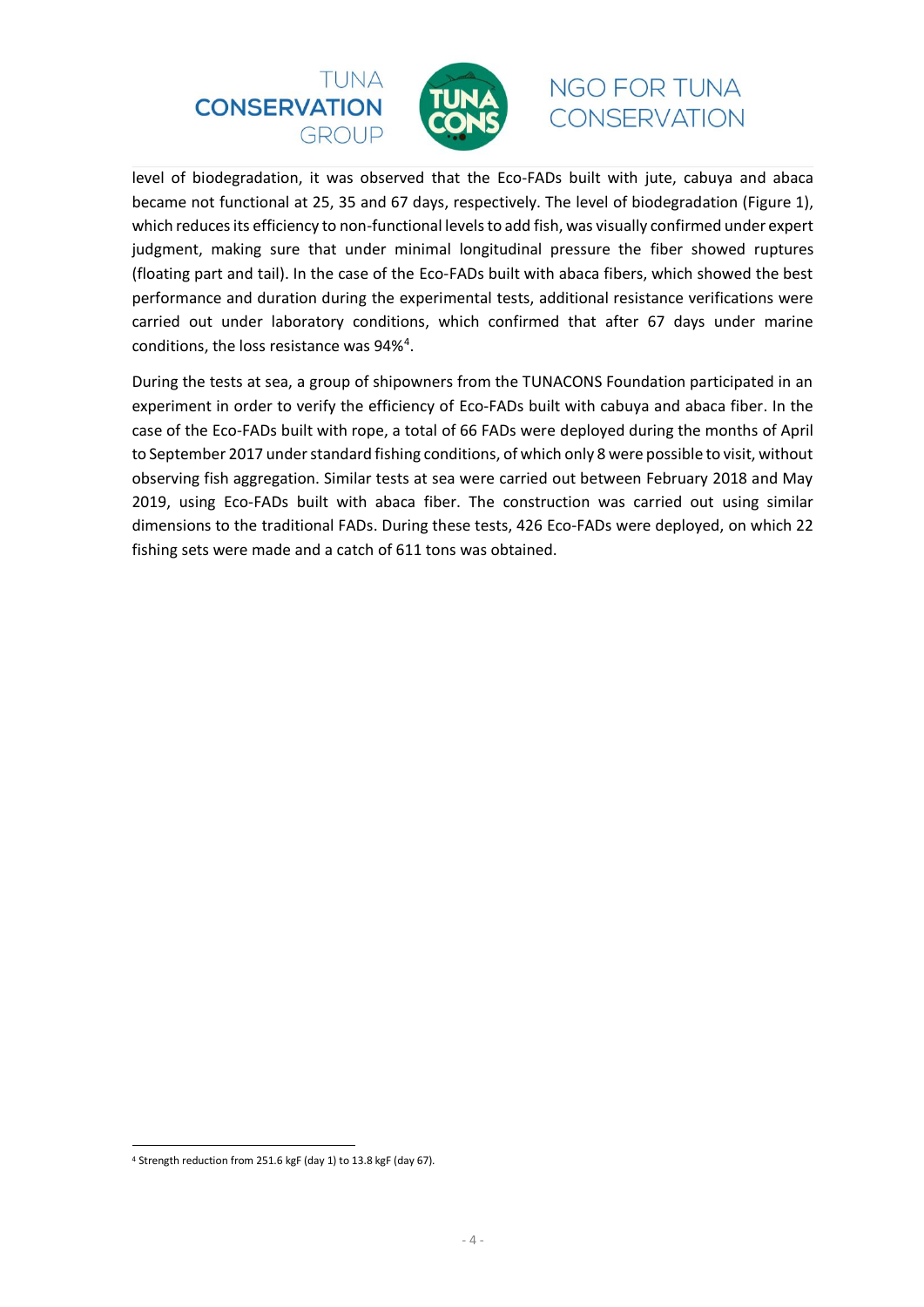





Figure 1: Biodegradation level of Eco-FADs constructed using jute (a), cabuya (b) and abaca (c) fibers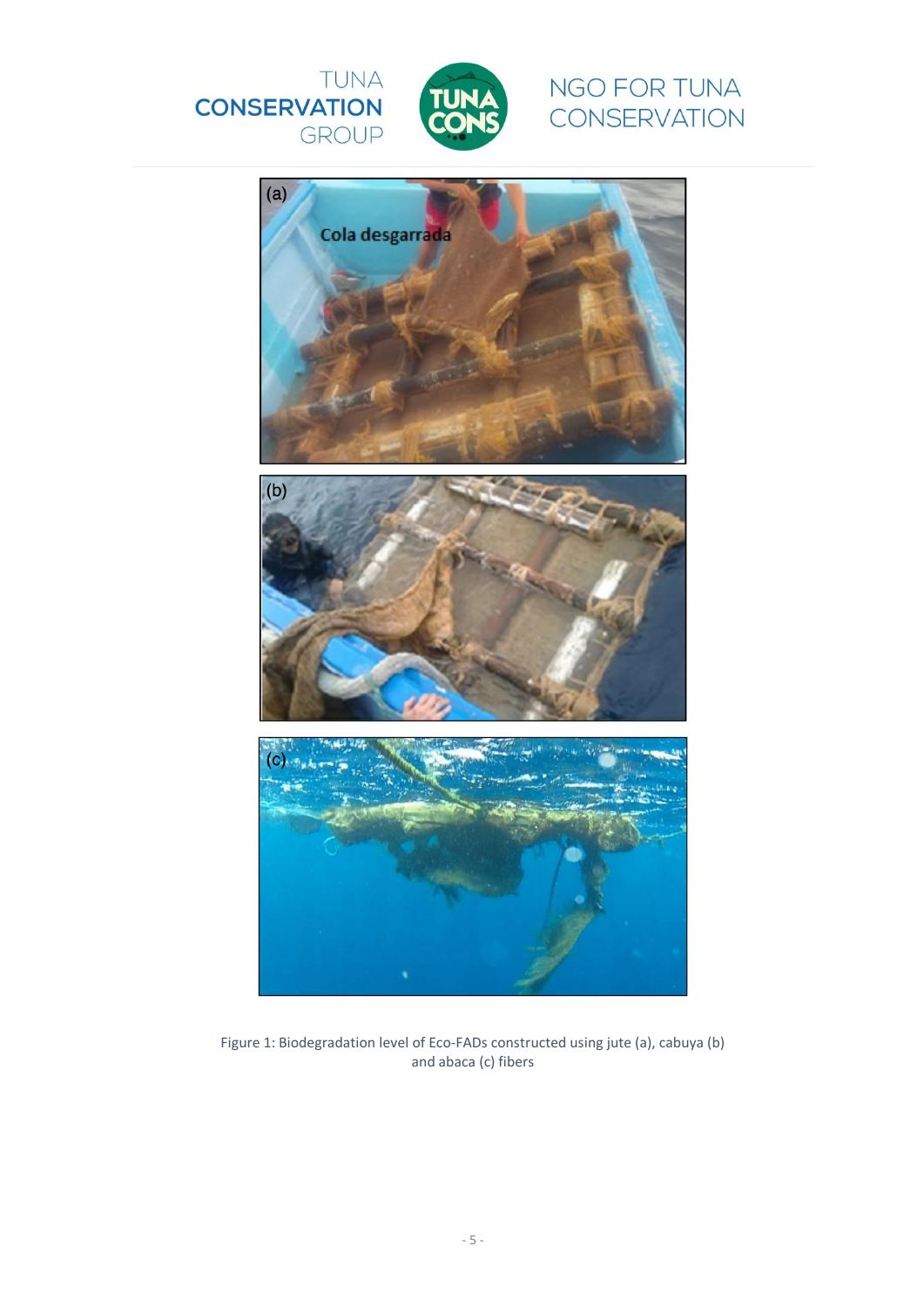



### <span id="page-6-0"></span>4. Functional Phase

The results of the sea trials, obtained during the pilot phase (see Section 3) motivated the captains to carry out fishing operations using Eco-FADs made of abaca fibers. This promoted a functional phase that required the improvement of this type of Eco-FADs, thereby providing security to shipowners that the construction of new FADs would be viable and comparable to standard fishing activities.

This improvement involved treatments in the abaca fiber that allow a greater level of impermeability and resistance, therefore, a longer period of functional duration of the Eco-FADs under marine conditions. For this, several treatments were carried out with natural and totally biodegradable products such as animal fat, organic palm oil, fish oil, *sangre de drago* and natural rubber or latex.

After the application of the different treatments and the results of physical stress tests under laboratory conditions<sup>5</sup>, it was determined that the abaca fiber treated with natural rubber increased durability, resistance and impermeability in the ocean environment. Less satisfactory results, but equally candidates for fiber treatments were animal fat (cow), followed by palm oil.

#### <span id="page-6-1"></span>4.1 Implementation of *Eco-FADs* by the TUNACONS fleet

In December 2020, the member companies of the TUNACONS Foundation voluntarily decided to reach 20% of Eco-FADs deployments with respect to the total FADs deployed<sup>6</sup> during the 2021 fishing season. The Eco-FADs were built (fabrics and ropes) with Abaca fibers treated with natural rubber, thus ensuring the highest experimental level of durability, resistance and impermeability. The construction of the Eco-FADs was based on the standards of prototype #2 with which they participated in the project with the IATTC<sup>7</sup>, although certain improvements<sup>8</sup> were inserted (Figure 2).

#### Compliance with measure C-21-04

At the end of 2020, the fleet represented by the TUNACONS foundation began deploying the Eco-FADs, reaching a coverage of 20.3% during the fishing season in 2021 (Table 1). The data was obtained by comparing the records in the IATTC ROF + ROF-C forms and those obtained by TUNACONS from the observers of the smaller fleet.

It should be noted that the 20.3% coverage was based on the number of traditional FADs vs. Eco-FADs deployed, traditional FADs that vessels have installed a satellite buoy were not considered.

<sup>5</sup> under a technical cooperation with Textile Engineering professionals from the Universidad del Norte de Ibarra – Ecuador

<sup>6</sup> according to art. 17 of conservation measure C-21-04 on fish aggregating devices

<sup>7</sup> Partial results reported in document SAC-11-11-MTG, entitled: Test of biodegradable materials and prototypes for the tropical tuna fishery in FADs

<sup>8</sup> Addition of two sections of balsa stick of 1.10 m, Ø 10 or 12 cm for greater flotation; In addition, 3 sections of guadúa cane of 0.65 m injected with animal fat were added, to serve as an attractant, the ropes and fabric treated with natural rubber.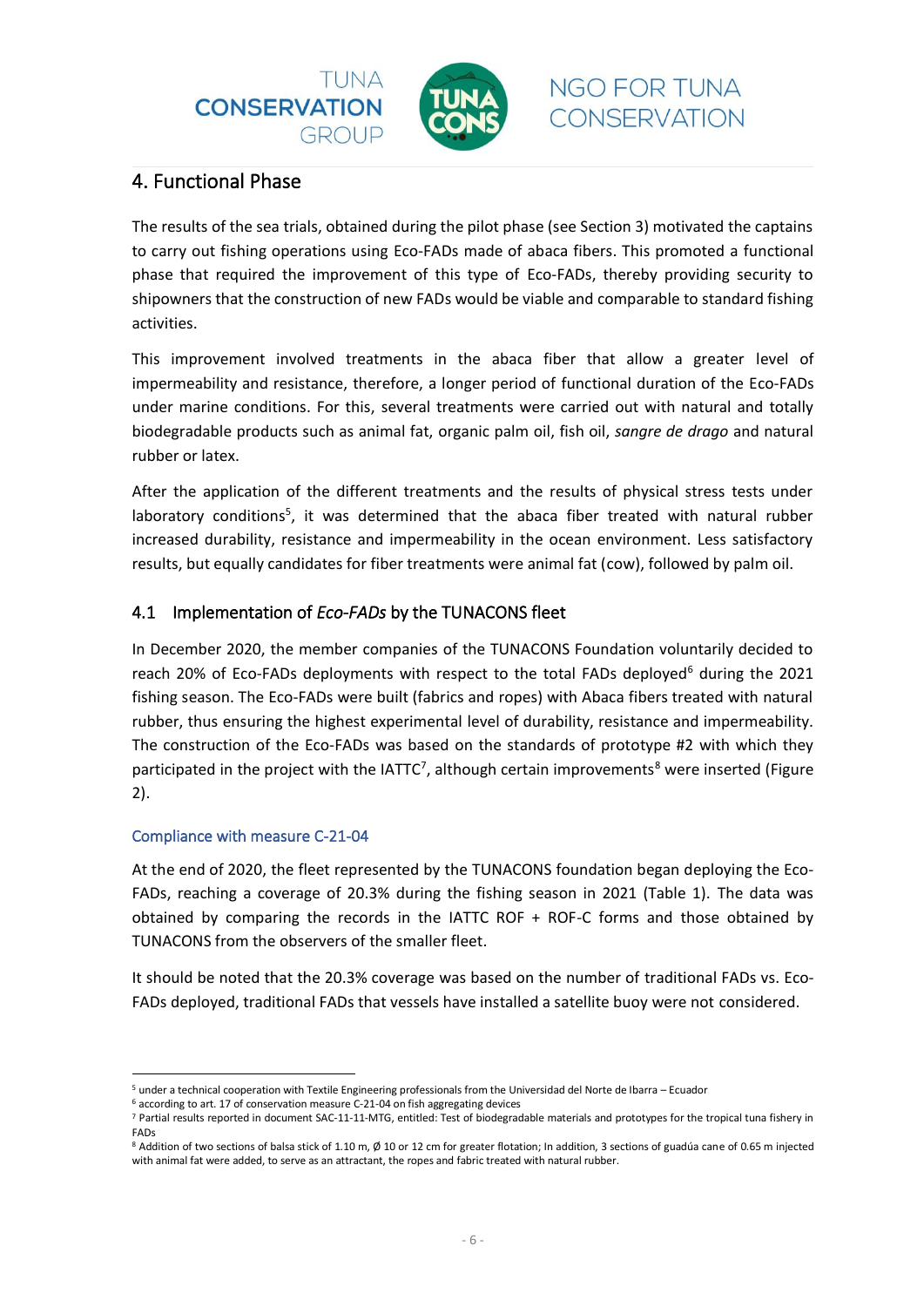

*Table 1: Participation of the fleet represented by the TUNACONS foundation with respect to the total allocated FADs for the 2021 fishing season*

|                       | <b>FADs deployed</b> | deployment of           | deployment of | <b>Proportion of</b> |
|-----------------------|----------------------|-------------------------|---------------|----------------------|
|                       | according to C-20-06 | <b>traditional FADs</b> | Eco-FADs      | Eco-FADs             |
| <b>TUNACONS Fleet</b> | 6905                 | 5504                    | 1401          | 20,3%                |





#### <span id="page-7-0"></span>4.2 Fishing activities during the 2021 fishing season

#### Functional phase methods

From the ROF-C forms provided by the IATTC and TUNACONS observers, a summary of the fishing operations was made for the total number of vessels participating in the functional phase (see Section 4, opening paragraph).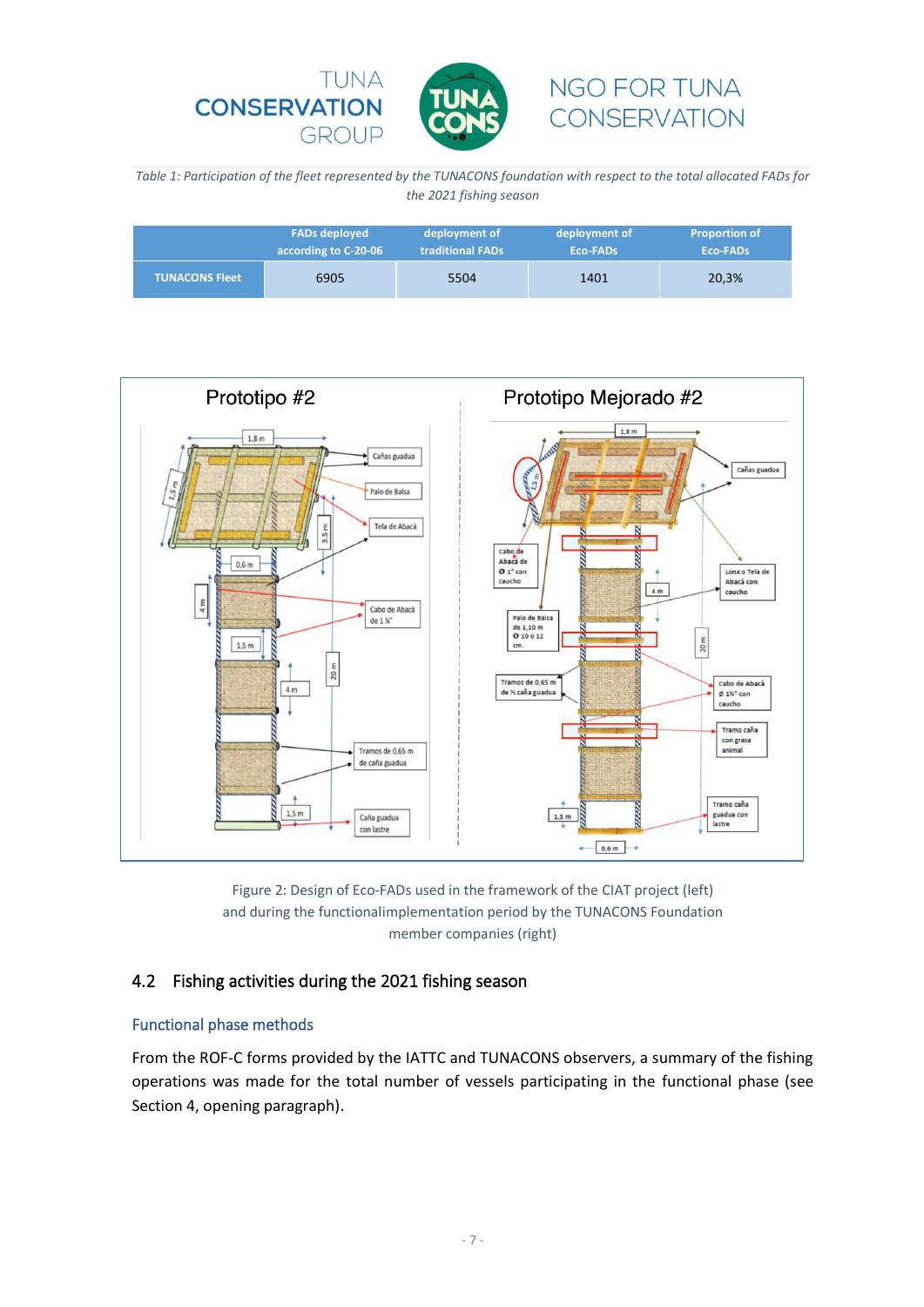



The soaking time was defined as the operation time of the Eco-FADs from the day of sowing until the fishing set. This time was classified into 4 categories (<30, 31-60, 61-90, >91 days), with which the level of biodegradation of the Eco-FADs was summarized. The summary by category represents the average biodegradation for the group of sets (i.e., data with information) on Eco-FADs.

The level of biodegradation was made based on a qualitative scale (see Table 3), recorded by the observers in the ROF-C forms based on the condition of the abaca fabric (excluding ropes or cords) of the floating structure (grid) as submerged (tail), because these pieces of the Eco-FADs are the ones that showed the highest level of biodegradation during the experimental tests (Section 3). The removal of the Eco-FADs was decided by the ship's captain based on the level of biodegradation.

#### Functional phase results

Of the total number of deployed Eco-FADs (1,401, see Table 1), a total of 222 were visited over the course of 188 fishing trips (cruises), reaching a visit rate of 15.8%. The soaking range was between 1 and 100 days. The total catch on Eco-FADs reached 3,964 tons and was obtained in 148 fishing sets, summarized in an average catch per set of 26.8 tons (Table 2).

The level of biodegradation shows that in 46% of the Eco-FADs that were the target of fishing sets, the floating structure was in very good condition; while 7% of these Eco-FADs were in conditions (<Bad, Table 3 for scale) to be surveyed. Similar percentages were observed in the level of biodegradation of the submerged structure of the Eco-FADs, finding that 43% were in very good condition and 8% in non-functional conditions (Table 2).



|                                 | fishing cruises | visits<br>Eco-FADs | Sets on Eco-<br><b>FADS</b> | catches in<br>Eco-FADs | Catch per set | soaking period | biodegradation<br>floating part | biodegradation<br>submerged |
|---------------------------------|-----------------|--------------------|-----------------------------|------------------------|---------------|----------------|---------------------------------|-----------------------------|
| <b>TUNACONS</b><br><b>Fleet</b> | 188             | 222                | 148                         | 3964                   | 26,8          | $1 - 100$      | 46% MB 25% B<br>20%R 7%M        | 43%MB 14%B<br>28%R8%M       |

Table 3 shows the biodegradation status of the Eco-FADs for the 4 soaking period categories. It is notable to observe that, between 61 and 90 days, the floating structure of the Eco-FADs was in a good-fair level, while the submerged structure showed greater deterioration. For Eco-FADs with a soaking time of less than 60 days, both the surface and submerged sections of the Eco-FADs are expected to be in good to very good condition.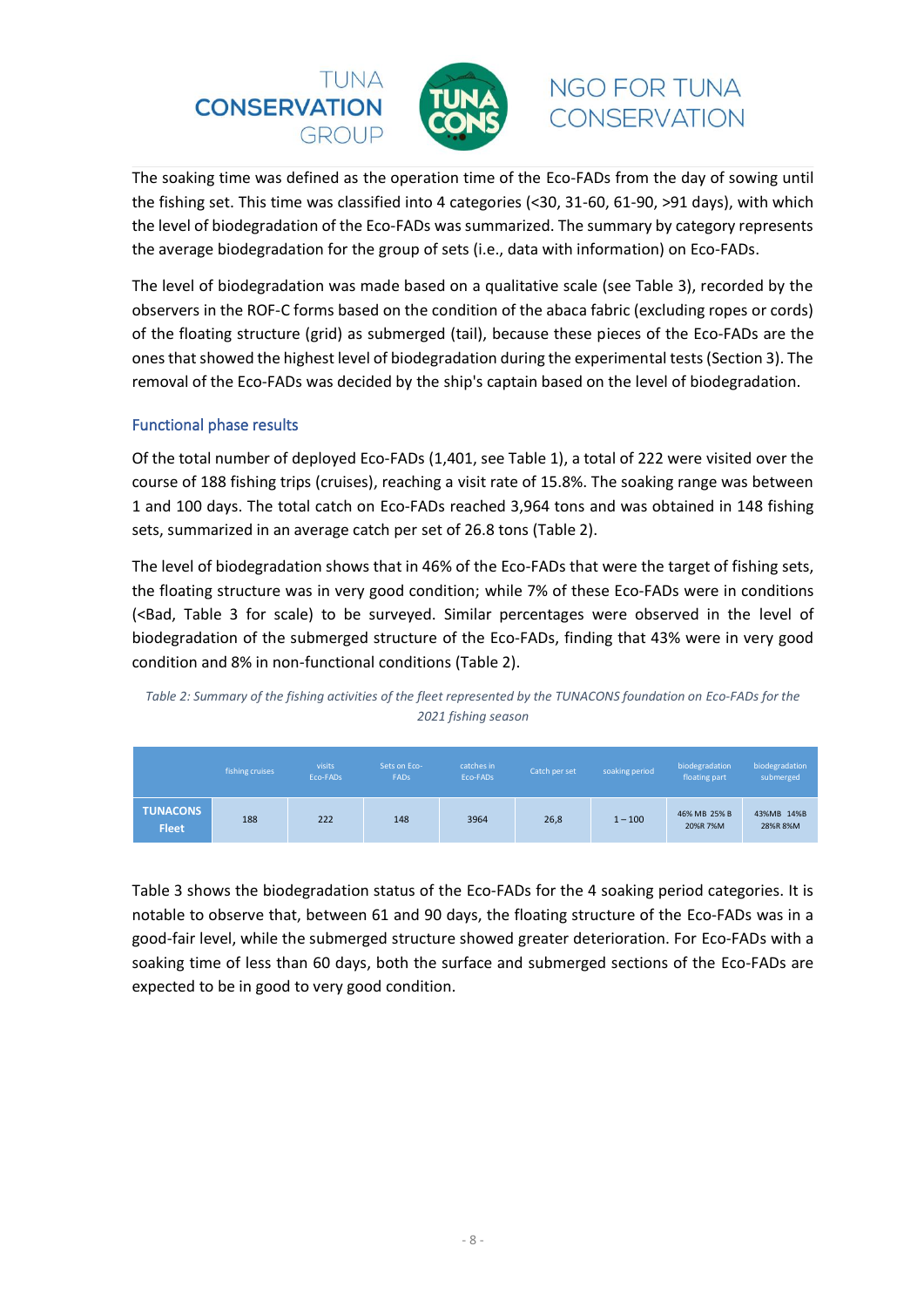

|                |             | floating  |                  |
|----------------|-------------|-----------|------------------|
| soaking period | <b>Sets</b> | structure | Sets on Eco-FADs |
| < 30           | 29          | 1,9       | 2,1              |
| $31 - 60$      | 44          | 2,8       | 3,2              |
|                |             |           |                  |
| $61 - 90$      | 19          | 3,7       | 4,7              |
| $> 91$         | っ           | 4,0       | 4,0              |

*Table 3: Level of biodegradation of the Eco-FADs seeded by the fleet represented by the TUNACONS foundation during the 2021 fishing season*

### <span id="page-9-0"></span>5. Discussion

The use of Eco-FADs in the EPO is a promising solution to: (i) mitigate the negative impacts linked to marine pollution; (ii) promote the structure and adoption of management plans for Eco-FADs, addressing their management.

The greatest concern of the fishing companies and shipowners represented by the TUNACONS Foundation, regarding the implementation of Eco-FADs through the TUNACONS research program, lay in the operability and efficiency of these new fish aggregating devices.

Regarding operability, the experimental and sea tests of the pilot phase (Sections 2 and 3) have shown that it is feasible to identify a biodegradable plant material for the construction of Eco-FADs. Laboratory tests and the expert judgment of researchers have shown that abaca fibers and their treatment with natural rubber make it possible to build strong and durable Eco-FADs to withstand EPO fishing conditions. Indeed, during the functional phase (see Table 3) the application of treatments to increase the impermeability of the abaca fiber, showed that the Eco-FADs manage to increase their duration by an average of 30-45 days compared to fibers without treatment, reaching durations up to 100 days (see Table 2). However, the 100 days is still less than the duration of traditional FADs which reach around 240 days at sea. In addition, these plant-based materials are friendly to the environment and also come from local producers and sustainable use.

The research program has also shown that the efficiency of Eco-FADs based fishing operations is similar to traditional FADs. First, the field tests of the pilot phase (Section 3) showed that the 426 Eco-FADs planted by the fleet represented by TUNACONS, facilitated a catch rate of 27.8 tons/set, while the functional phase (Section 4.2) implemented in 2021 reported a catch rate of 26.8 tons/set (see Table 2). These rates are similar to the average catch rate of 26.9 tons/set, contained in the recent report on the status of fisheries in the EPO (SAC-13-03, based on Table A7).